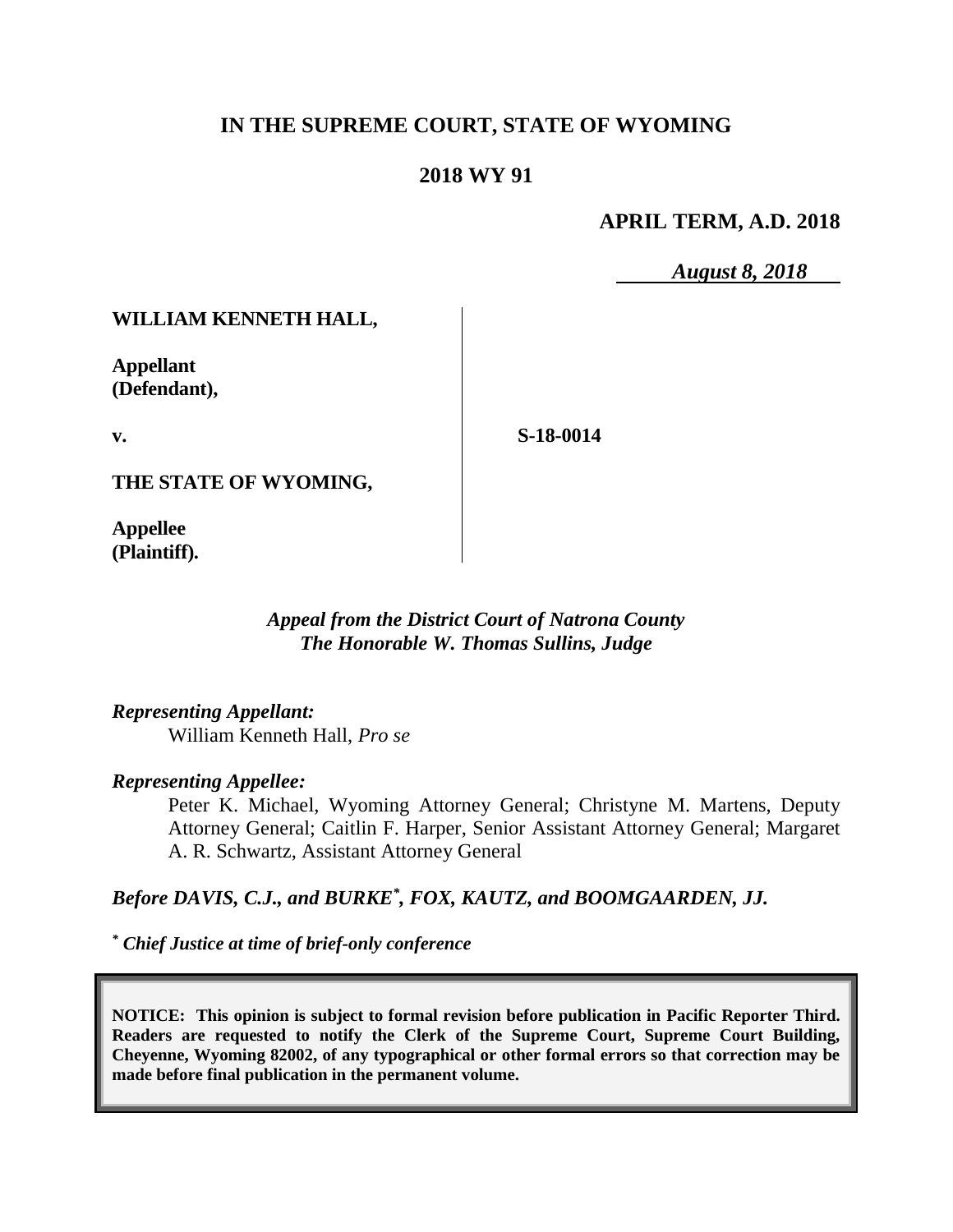#### **DAVIS**, **Chief Justice**.

[¶1] William Kenneth Hall was charged with fourteen felonies involving child sexual abuse and pled guilty to five of them. The district court accepted Mr. Hall's plea and the agreed-upon sentencing recommendation, and it sentenced him to an aggregate term of forty-five to fifty years in prison. Mr. Hall now appeals the court's denial of his W.R.Cr.P. 35(b) motion for sentence reduction. We affirm.

## **ISSUE**

[¶2] Did the district court abuse its discretion in denying Mr. Hall's motion for sentence reduction?

## **FACTS**

[¶3] In 2015, the State charged Mr. Hall with fourteen felonies, all relating to his sexual abuse of four children: four counts of second degree sexual abuse of a minor; one count of possession of child pornography; one count of causing, inducing, enticing, coercing, or permitting a child to engage in child pornography; four counts of felony taking immodest, immoral or indecent liberties with a child; and four counts of third degree sexual assault of a minor. Pursuant to a plea agreement, Mr. Hall pled guilty to five counts: two counts of sexual abuse of a minor in the second degree; one count of immodest, immoral or indecent liberties with a minor; and two counts of third degree sexual assault.

[¶4] The district court accepted Mr. Hall's plea and the sentence to which the parties agreed. On June 13, 2016, the court entered its judgment and sentenced Mr. Hall to eighteen to twenty years on each count of second degree sexual abuse of a minor and nine to ten years on the indecent liberties count, all to be served consecutively. On the two remaining counts of third degree sexual assault, the court sentenced Mr. Hall to a term of nine to ten years on one of the counts, to be served concurrent to the other sentences, and five to ten years on the other count, to be served consecutive to the other sentences but suspended in favor of ten years of supervised probation.

[¶5] On June 28, 2016, Mr. Hall filed a notice of appeal to this Court. On November 30, 2016, we summarily affirmed Mr. Hall's conviction after his counsel filed an *Anders* brief, and Mr. Hall failed to timely file a brief in support of his appeal. *Hall v. State*, 2016 WY 115, 384 P.3d 282 (Wyo. 2016).

[¶6] On October 26, 2017, Mr. Hall filed a *pro se* motion for sentence reduction. He asked that his aggregate sentence be reduced by either making his consecutive sentences concurrent or by cutting the length of the consecutive sentences in half. In support of his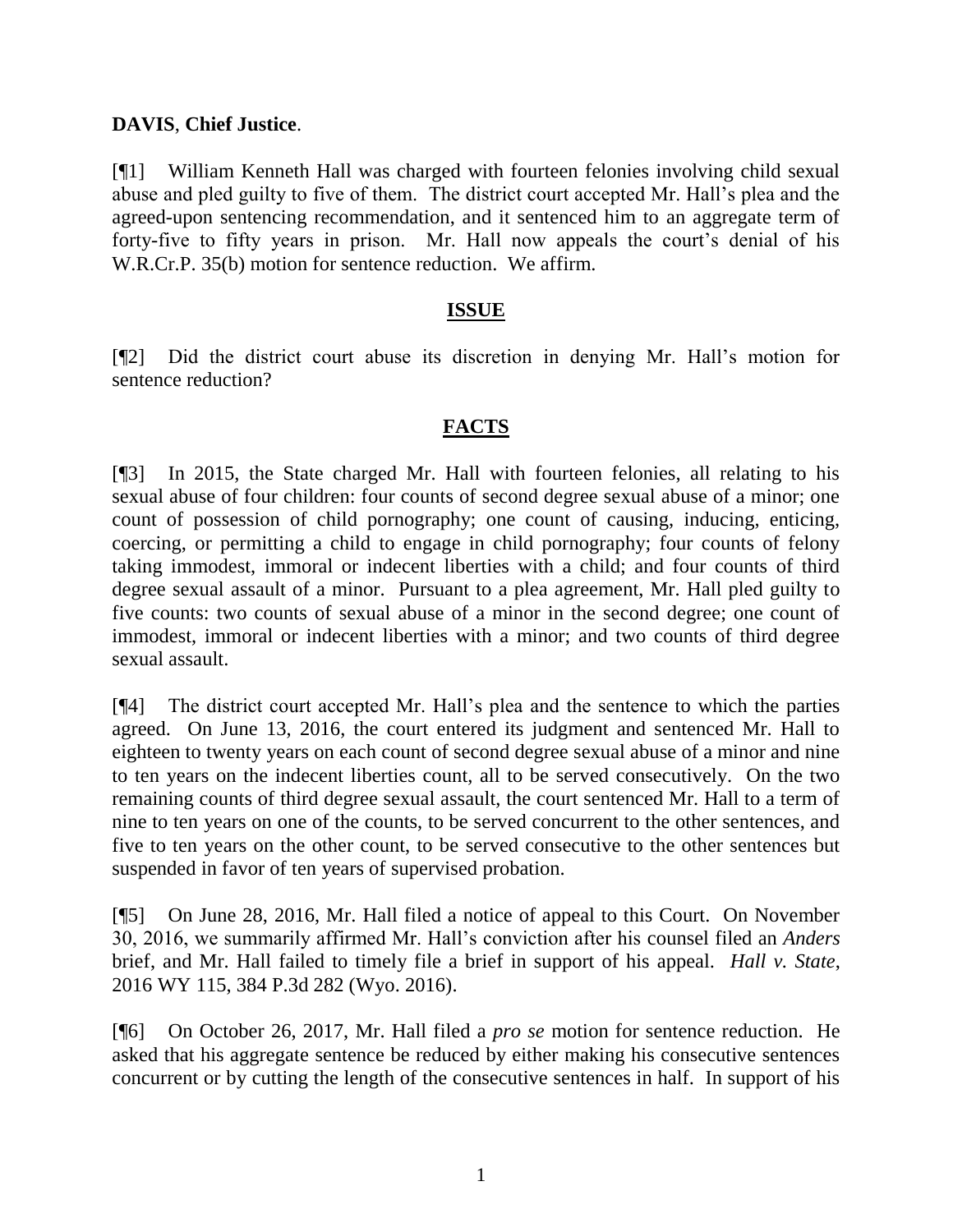motion he cited his good behavior in prison and attached a letter from his mother and a certificate of completion of a victim impact course.

[¶7] On October 30, 2017, the district court issued an order denying the motion for sentence reduction. The court indicated that it had reviewed Mr. Hall's motion and attachments, and the record, and ruled that "no sufficient showing has been made pursuant to Rule 35 of the Wyoming Rules of Criminal Procedure to justify or require a modification or reduction of the Defendant's sentences in the above-captioned matter." Mr. Hall thereafter filed a timely *pro se* appeal to this Court.

## **STANDARD OF REVIEW**

[¶8] We review a district court's ruling on a Rule 35(b) motion for sentence reduction as follows:

> The district court has broad discretion in determining whether to reduce a defendant's sentence, and we will not disturb its determination absent an abuse of discretion. The sentencing judge is in the best position to decide if a sentence modification is appropriate, and is free to accept or reject information submitted in support of a sentence reduction at its discretion. Our objective on review is not to weigh the propriety of the sentence if it falls within the sentencing range; we simply consult the information in front of the court and consider whether there was a rational basis from which the district court could reasonably draw its conclusion. Because of the broad discretion given to the district court in sentencing, and our significant deference on appeal, this Court has demonstrated many times in recent years that it is a very difficult bar for an appellant to leap seeking to overturn a sentencing decision on an abuse of discretion argument.

*Alford v. State*, 2017 WY 105, ¶ 8, 401 P.3d 902, 903-04 (Wyo. 2017) (quoting *[Hart v.](http://www.westlaw.com/Link/Document/FullText?findType=Y&serNum=2038395050&pubNum=0004645&originatingDoc=I8cac1c5098e211e7a9cdf8f74902bf96&refType=RP&fi=co_pp_sp_4645_878&originationContext=document&vr=3.0&rs=cblt1.0&transitionType=DocumentItem&contextData=(sc.Keycite)#co_pp_sp_4645_878)  State*[, 2016 WY 28, ¶ 7, 368 P.3d 877, 878 \(Wyo. 2016\)\)](http://www.westlaw.com/Link/Document/FullText?findType=Y&serNum=2038395050&pubNum=0004645&originatingDoc=I8cac1c5098e211e7a9cdf8f74902bf96&refType=RP&fi=co_pp_sp_4645_878&originationContext=document&vr=3.0&rs=cblt1.0&transitionType=DocumentItem&contextData=(sc.Keycite)#co_pp_sp_4645_878).

#### **DISCUSSION**

[¶9] Our rule governing motions for sentence reduction states in relevant part:

A motion to reduce a sentence may be made . . . within one year after receipt by the court of a mandate issued upon affirmance of the judgment or dismissal of the appeal, or within one year after entry of any order or judgment of the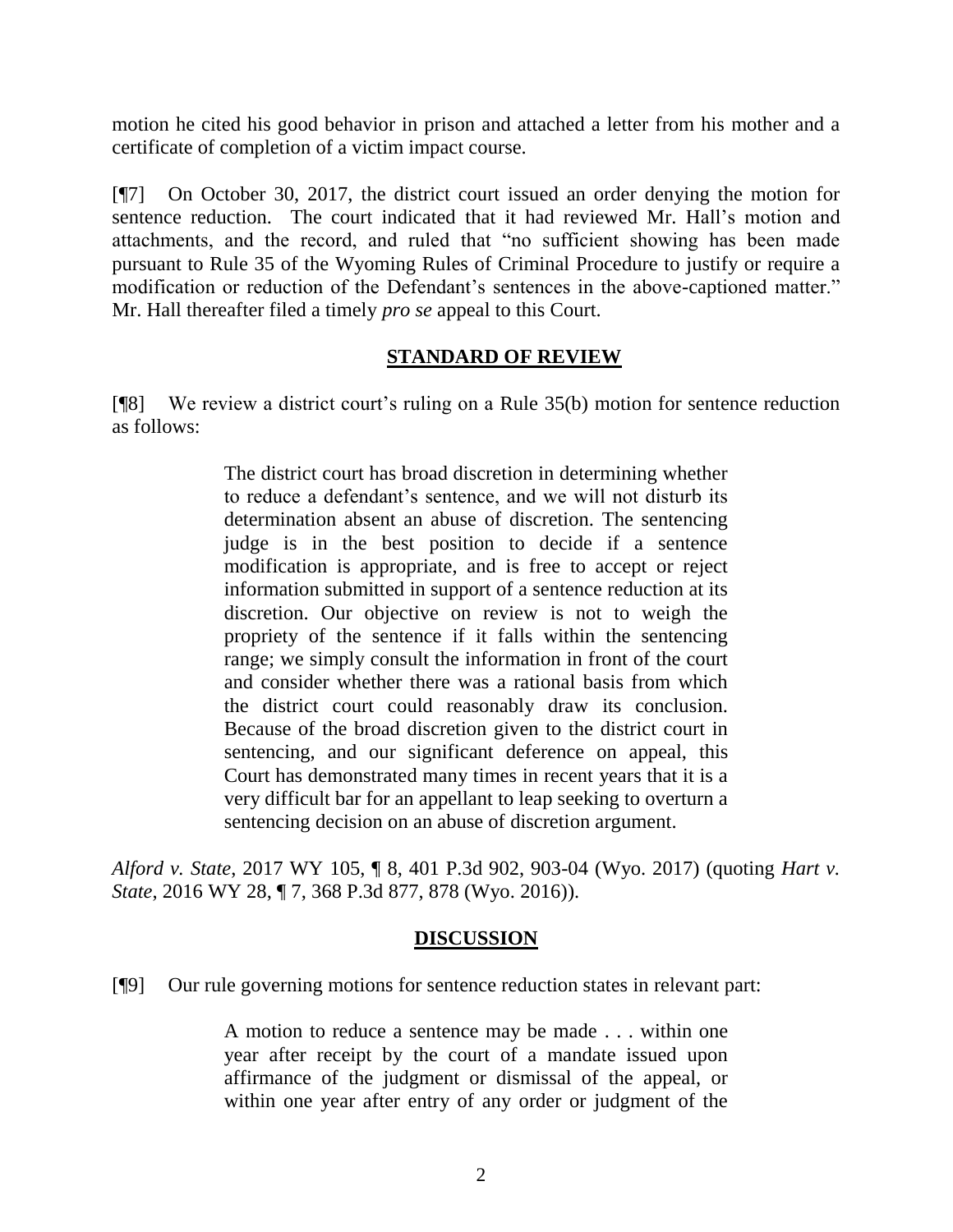Wyoming Supreme Court . . . having the effect of upholding, a judgment of conviction . . . . The court shall determine the motion within a reasonable time. Changing a sentence from a sentence of incarceration to a grant of probation shall constitute a permissible reduction of sentence under this subdivision. The court may determine the motion with or without a hearing.

W.R.Cr.P. 35(b).

[¶10] Mr. Hall contends the district court should have granted his motion for sentence reduction because: 1) the purpose of a prison sentence is to rehabilitate the inmate and prepare him to reenter society, and with his good behavior in prison, he has shown himself to be a good candidate for reentry; 2) a better legal team would have negotiated a more favorable plea agreement; and 3) his sentences are excessive and amount to a life sentence because he will be ninety-five before he completes them and men in his family do not usually live past age seventy-five. None of these grounds provides a basis for reversal.

## **1. Purpose of a Prison Sentence**

[¶11] Contrary to Mr. Hall's assertion, rehabilitation is not the sole purpose of a prison sentence.

> [I]t is generally recognized that a sentence is imposed for *one or more* of four purposes: (1) rehabilitation, (2) punishment (specific deterrence and retribution), (3) example to others (general deterrence), and (4) removal from society (incapacitation or protection of the public).

*Cohee v. State*, 2005 WY 50, ¶ 20, 110 P.3d 267, 274 (Wyo. 2005) (quoting *[Wright v.](http://www.westlaw.com/Link/Document/FullText?findType=Y&serNum=1983148034&pubNum=661&originatingDoc=Ia7805681f3bb11d9b386b232635db992&refType=RP&fi=co_pp_sp_661_1092&originationContext=document&vr=3.0&rs=cblt1.0&transitionType=DocumentItem&contextData=(sc.UserEnteredCitation)#co_pp_sp_661_1092)  State*[, 670 P.2d 1090, 1092-93 \(Wyo.](http://www.westlaw.com/Link/Document/FullText?findType=Y&serNum=1983148034&pubNum=661&originatingDoc=Ia7805681f3bb11d9b386b232635db992&refType=RP&fi=co_pp_sp_661_1092&originationContext=document&vr=3.0&rs=cblt1.0&transitionType=DocumentItem&contextData=(sc.UserEnteredCitation)#co_pp_sp_661_1092) 1983)) (emphasis in original).

[¶12] The purpose of a sentence is one factor, among many, that goes into a sentencing decision, *Cohee*, ¶ 20, 110 P.3d at 274, and it is the sentencing court that is in the best position to weigh that factor. *Hart*, ¶ 7, 368 P.3d at 878 (quoting *[Chapman v. State](http://www.westlaw.com/Link/Document/FullText?findType=Y&serNum=2035374333&pubNum=0004645&originatingDoc=If88589c0e11211e590d4edf60ce7d742&refType=RP&fi=co_pp_sp_4645_391&originationContext=document&vr=3.0&rs=cblt1.0&transitionType=DocumentItem&contextData=(sc.UserEnteredCitation)#co_pp_sp_4645_391)*, 2015 [WY 15, ¶ 7, 342 P.3d 388, 391 \(Wyo.](http://www.westlaw.com/Link/Document/FullText?findType=Y&serNum=2035374333&pubNum=0004645&originatingDoc=If88589c0e11211e590d4edf60ce7d742&refType=RP&fi=co_pp_sp_4645_391&originationContext=document&vr=3.0&rs=cblt1.0&transitionType=DocumentItem&contextData=(sc.UserEnteredCitation)#co_pp_sp_4645_391) 2015)). Additionally, "[w]e have long held the view that it would be unwise to usurp what is properly a function of the district courts by finding an abuse of discretion in denying a sentence reduction motion simply because it was supported by evidence of a defendant's commendable conduct while incarcerated." *Hart*, ¶ 10, 368 P.3d at 879 (quoting *Conkle v. State*[, 2013 WY 1, ¶ 14, 291 P.3d 313, 315](http://www.westlaw.com/Link/Document/FullText?findType=Y&serNum=2029560229&pubNum=0004645&originatingDoc=If88589c0e11211e590d4edf60ce7d742&refType=RP&fi=co_pp_sp_4645_315&originationContext=document&vr=3.0&rs=cblt1.0&transitionType=DocumentItem&contextData=(sc.UserEnteredCitation)#co_pp_sp_4645_315)  (Wyo. [2013\)\)](http://www.westlaw.com/Link/Document/FullText?findType=Y&serNum=2029560229&pubNum=0004645&originatingDoc=If88589c0e11211e590d4edf60ce7d742&refType=RP&fi=co_pp_sp_4645_315&originationContext=document&vr=3.0&rs=cblt1.0&transitionType=DocumentItem&contextData=(sc.UserEnteredCitation)#co_pp_sp_4645_315).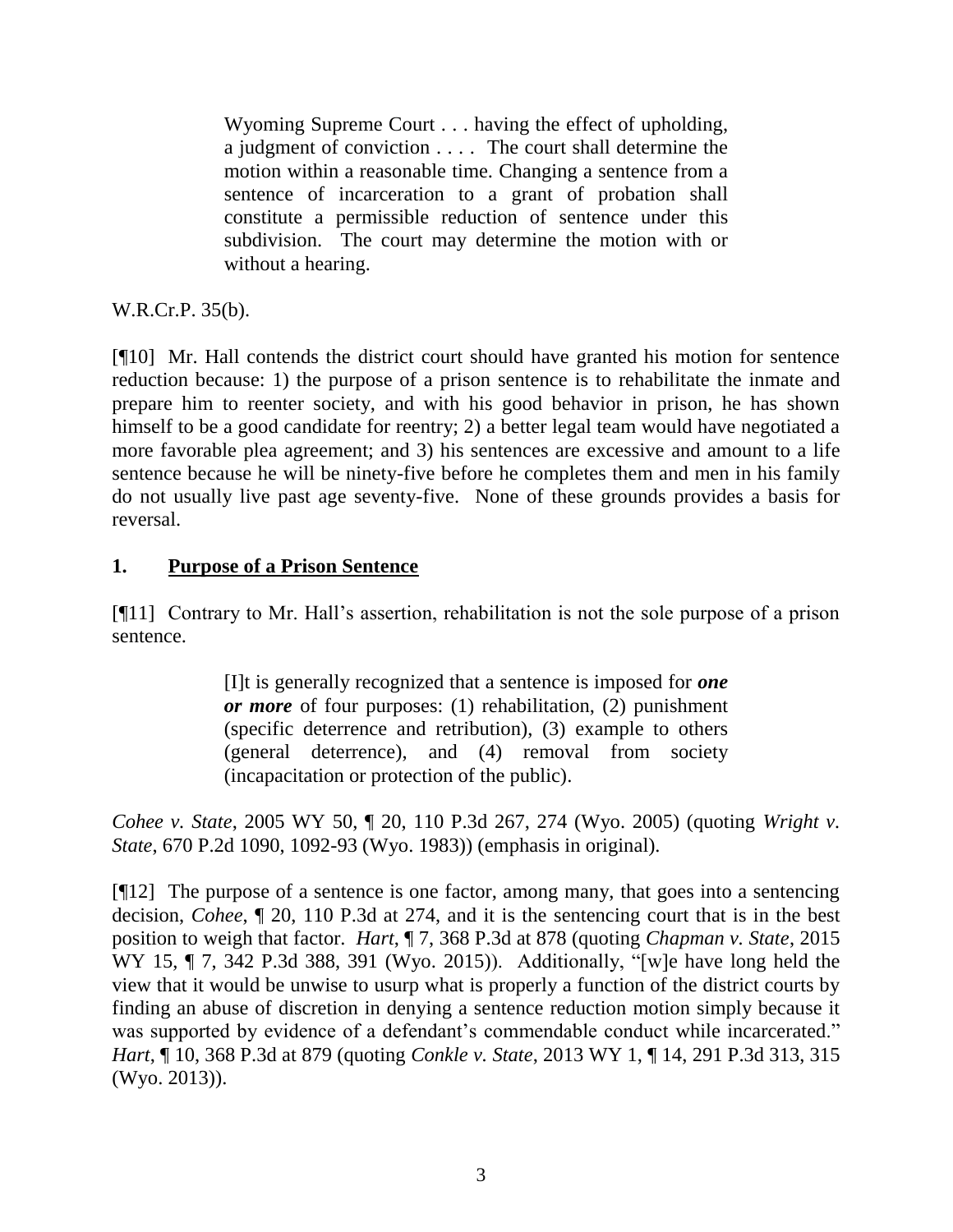[¶13] Mr. Hall pled guilty to multiple crimes with multiple child victims. The record provides no basis on which we can find that the district court abused its discretion in refusing to make Mr. Hall's reentry into society a primary goal based on his conduct in prison.

# **2. Effectiveness of Counsel**

[¶14] Mr. Hall next claims that his legal team should have negotiated a more favorable plea agreement. We reject this argument as barred by *res judicata*.

[¶15] "*Res judicata* bars litigation of issues that were or could have been determined in a prior proceeding." *Nicodemus v. State*, 2017 WY 34, ¶ 11, 392 P.3d 408, 411 (Wyo. 2017) (citing *Bird v. State*[, 2015 WY 108, ¶ 10, 356 P.3d 264, 267 \(Wyo. 2015\)\)](http://www.westlaw.com/Link/Document/FullText?findType=Y&serNum=2036885486&pubNum=0004645&originatingDoc=I672bd1300f7311e79277eb58f3dd13cc&refType=RP&fi=co_pp_sp_4645_267&originationContext=document&vr=3.0&rs=cblt1.0&transitionType=DocumentItem&contextData=(sc.Search)#co_pp_sp_4645_267). Mr. Hall filed a notice of appeal from his original conviction, was given an extension of time in which to file a brief, and then failed to do so. Because Mr. Hall's claim of ineffective assistance of counsel could have been raised and determined in his earlier appeal, it is now barred.

# **3. Excessiveness of Sentence**

[¶16] In his final claim, Mr. Hall asserts his sentence is effectively a life sentence because he is unlikely to live until the age of ninety-five. He contends such a sentence is excessive for his crimes.

[¶17] Mr. Hall pled guilty to the sexual abuse of multiple child victims, including four counts involving sexual intrusion, and a fifth count based on his act of compelling two children to perform sexual acts on one another. The sentences the district court imposed for each of the counts were within the statutory limits, and Mr. Hall has not suggested otherwise. Finally, the court was aware of and gave consideration to the gravity of the aggregate sentence. During sentencing, defense counsel commented that Mr. Hall's sentence "is likely to result in his death in the penitentiary or at best, a release some time far in the future when he's a very old man." In nonetheless accepting the agreed upon sentences, the court commented:

> [T]he Court would agree with the plea agreement and the joint sentences recommended in this case. There's an awful lot of consideration, I think, that was given to the positions asserted on both sides. The jointly recommended sentences are very significant. I note that by Mr. Hall's entering the pleas, we did not have to go to trial and have to have a trial proceeding that would further involve the victims and their reliving the events and issues that may have related to these events in this case.